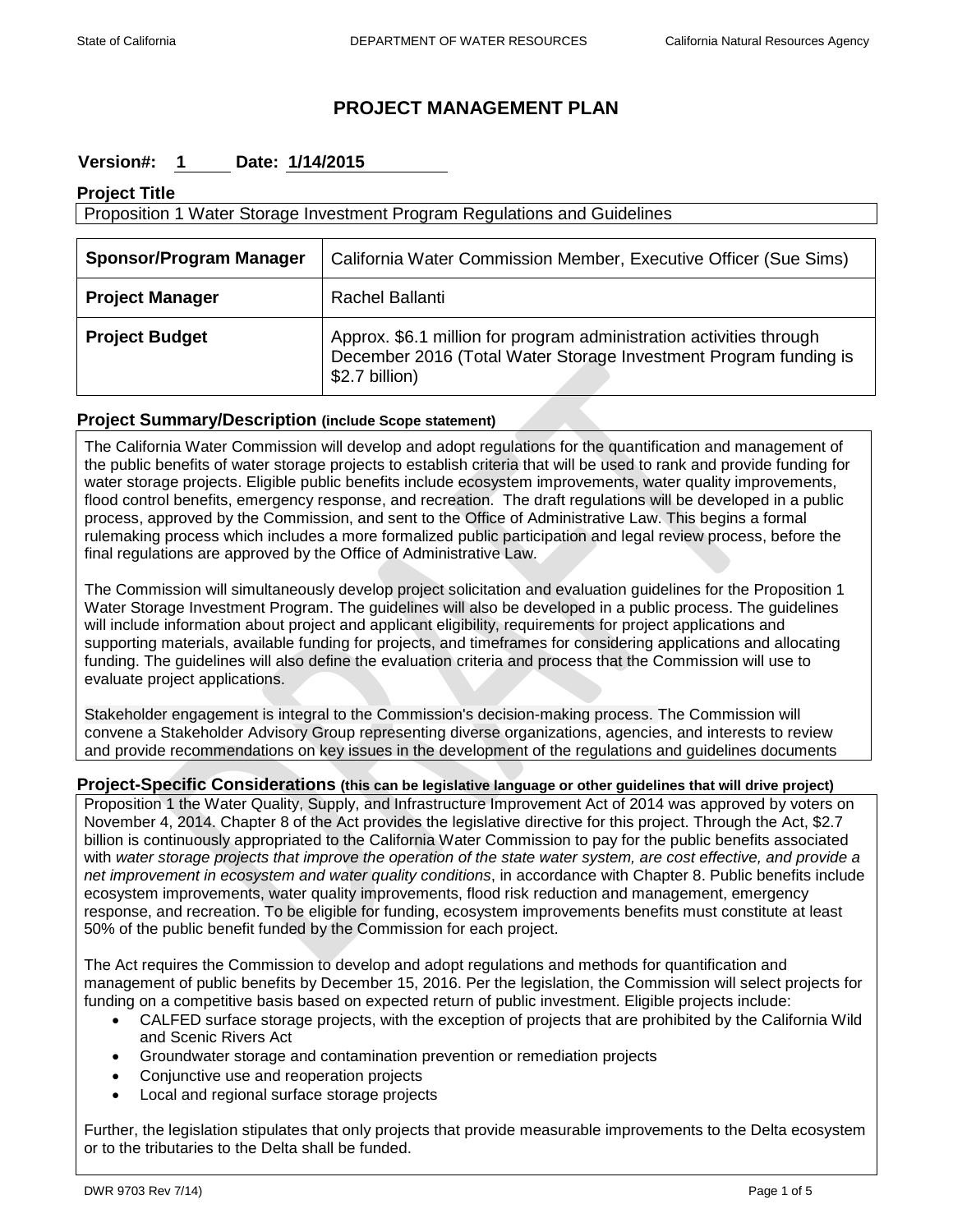#### **Project-Specific Considerations (this can be legislative language or other guidelines that will drive project)**

In January 2014, following the Drought Proclamation, the Governor published the California Water Action Plan which recognized the State's challenges with drought, uncertain water supplies, declining groundwater supplies and poor water quality. One of the ten priority actions identified in the plan is "Expand Water Storage Capacity and Improve Groundwater Management" (Action 6).

Expanding water storage capacity is critical to the successful implementation of many aspects of the Water Action Plan. Expanding water storage could directly support increasing regional self-reliance (Action 2), managing and preparing for dry periods (Action 5), and increasing flood protection (Action 8). If strategically located and operated, water storage would also help achieve the co-equal goals of providing a more reliable water supply for California and protecting, restoring, and enhancing the Delta ecosystem (Action 3), protecting and restoring important ecosystems (Action 4), and providing safe water for all communities (Action 7).

**Environmental Stewardship and Sustainability Considerations: (Describe the process that will be used to ensure compliance with the [Environmental Stewardship Policy?](http://aquanet.water.ca.gov/mao/wrem/58b.pdf) Include how the project will achieve the environmental stewardship and sustainability objectives and expected outcomes/benefits. Include the Environmental Coordinator and team members).**

The California Water Commission and DWR are committed to protecting, restoring, and enhancing the environment as they implement decisions that address current and future demands on water resources and flood protection throughout California. DWR's WREM No. 58b and Environmental Policy provide guidance and direction to meet or exceed environmental compliance requirements and develop more sustainable, economical, and environmentally beneficial programs and projects. Environmental stewardship will be integrated into this project in two ways:

- 1. During development of regulations and guidelines Development of the regulations and guidelines will require significant levels of documentation, communication, and coordination. During the development process, Commission members, Commission staff, DWR, partner agencies and consultants will make every effort to minimize travel and maximize use of electronic forms of communication to reduce the environmental footprint of the project.
- 2. Within the regulations and guidelines Environmental stewardship objectives and ecosystem protection and restoration are key criteria for storage funding decisions, and criteria to support these goals will be a significant part of the final regulations and guidelines.

The Environmental Coordinator for this project is the Project Manager. The Project Manager will have primary responsibility for ensuring WREM No 58b and DWR's Environmental Policy are followed throughout this project. The Project Manager will articulate environmental stewardship objectives to project team members and consultants and will coordinate with the Environmental Coordination Committee, as needed, to identify best practices for integrating environmental stewardship objectives into the project.

| <b>Environmental Coordinator</b><br>Rachel Ballanti |  |
|-----------------------------------------------------|--|
|-----------------------------------------------------|--|

#### **Environmental Team Members**

| Ajay Goyal               | Joe Yun           |
|--------------------------|-------------------|
| <b>Tracie Billington</b> | Jenny Marr        |
| Sean Sou                 | Brianna Shoemaker |

| <b>Estimated End Date:</b><br><b>Project Start Date:</b><br>November 4, 2014 | December 15, 2016<br>(Statutory Deadline for<br>Completion of<br>Regulations) |
|------------------------------------------------------------------------------|-------------------------------------------------------------------------------|
|------------------------------------------------------------------------------|-------------------------------------------------------------------------------|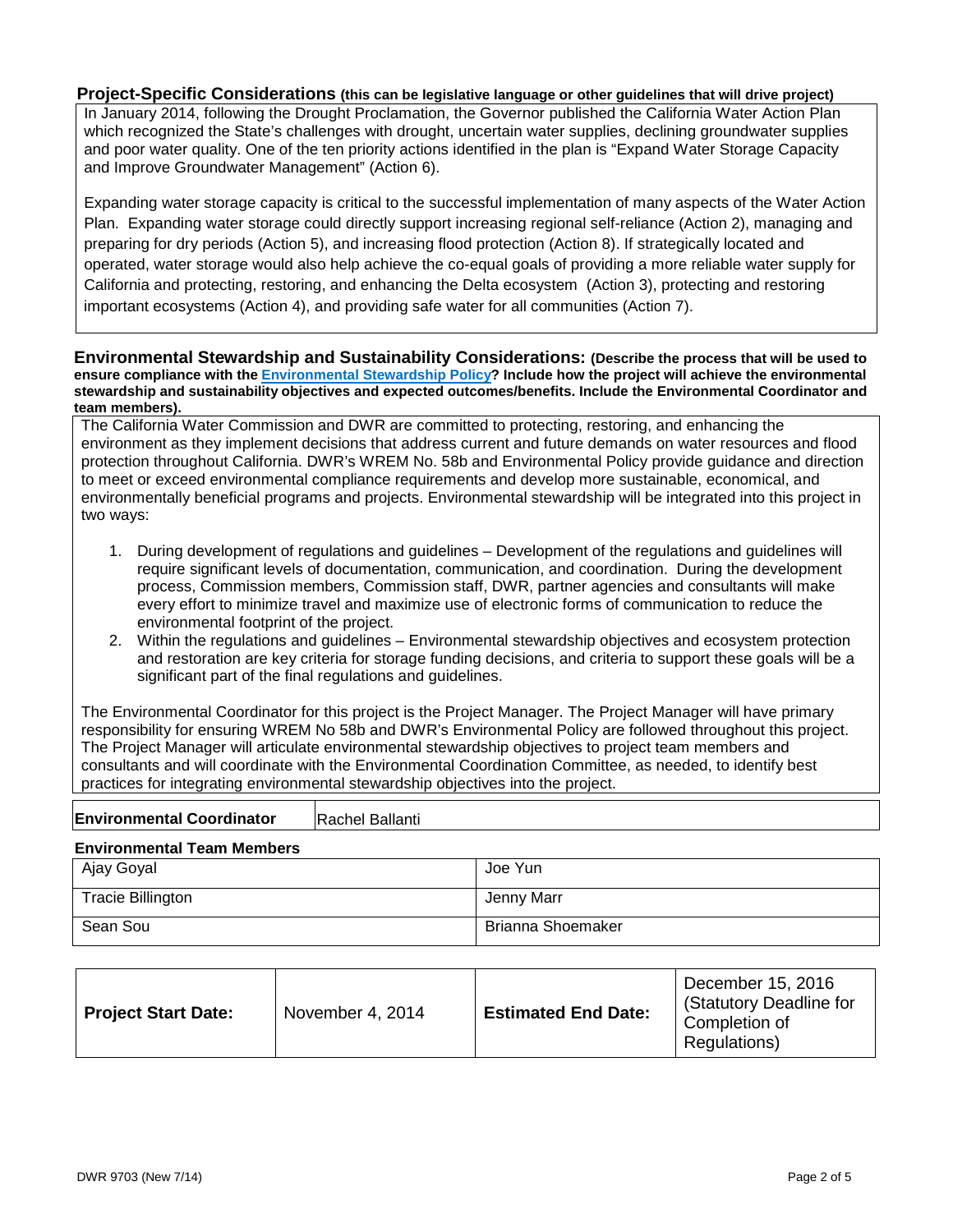## **Project Life Cycle/ Major Milestones**

|                                                    | Planned                 | Actual        |
|----------------------------------------------------|-------------------------|---------------|
| <b>Project Team Established</b>                    | December 2014           | December 2014 |
| Project Management Plan Completed                  | January 2015            |               |
| Stakeholder Advisory Group Chartered               | February 2015           |               |
| Draft Regulations Approved by Commission           | September 2015          |               |
| Notice of Proposed Rulemaking and Draft Regulation | October 31, 2015        |               |
| Package Submitted to OAL                           |                         |               |
| <b>Final Regulations Approval Deadline</b>         | December 15, 2016       |               |
| <b>Public Process for Guidelines Complete</b>      | TBD                     |               |
| <b>Final Guidelines Approved</b>                   | TBD based on completion |               |
|                                                    | of regulations          |               |

### **Roles & Responsibilities**

**Project Manager:** The Project Manager, a member of the CWC staff, is responsible for creating the Project Management deliverables and using them to direct the work activities in coordination with the Sponsor, Project Team, and interested stakeholders. The Project Manager is responsible for the overall implementation of the project including schedule and budget, and managing the work of the project team.

**Commission Members**: The members of the Commission will direct work activities, review draft documents, consider public comments, make policy decisions, and approve the final guidelines and regulations.

**Commission Staff**: Commission staff serve as liaisons with the Commission. The Commission staff coordinate with the project team, develop materials for Commission presentations and briefings, and ensure that the project is carried out consistent with Commission policies and procedures.

**DWR Statewide Infrastructure Investigations Branch (SIIB):** Members of the SIIB serve as a subject matter experts on water storage infrastructure. The SIIB Branch will provide technical support to the Commission, oversee development of common assumptions, project selection criteria, and engineering models, and manage contracts for technical assistance. Staff will participate in the development of draft regulations and guidelines and participate in stakeholder and commission meetings.

**DWR IRWM Financial Assistance Branch (FAB)**: Members of the IRWM FAB serve as a subject matter experts on the development and management of financial assistance programs. The FAB branch will oversee development of processes and materials for effectively administering the funding program and ensure the development of success/performance measures and tracking and reporting mechanisms. Staff will participate in the development of draft regulations and guidelines and participate in stakeholder and commission meetings.

**Department of Fish and Wildlife (DFW):** The DFW representative will direct and coordinate activities to provide the Commission with the relative value of ecosystem priorities as identified by DFW. Additionally, they will participate in the review of draft documents, attend stakeholder and Commission meetings, and conduct research and analysis needed to quantify the ecosystem benefits of water storage projects

**State Board Water Resources Control Board (State Board):** The State Board representative will direct and coordinate activities to provide the Commission with the relative value of water quality priorities as identified by the State Board. Additionally, they will participate in the review of draft documents, attend stakeholder and Commission meetings, and conduct research and analysis needed to quantify the water quality benefits of water storage projects

**Stakeholder Advisory Group:** The Stakeholder Advisory Group's primary role will be to review and make recommendations to the Commission on key technical and policy issues for the Water Storage Investment Program.

For additional detail see the program flowchart and organizational chart.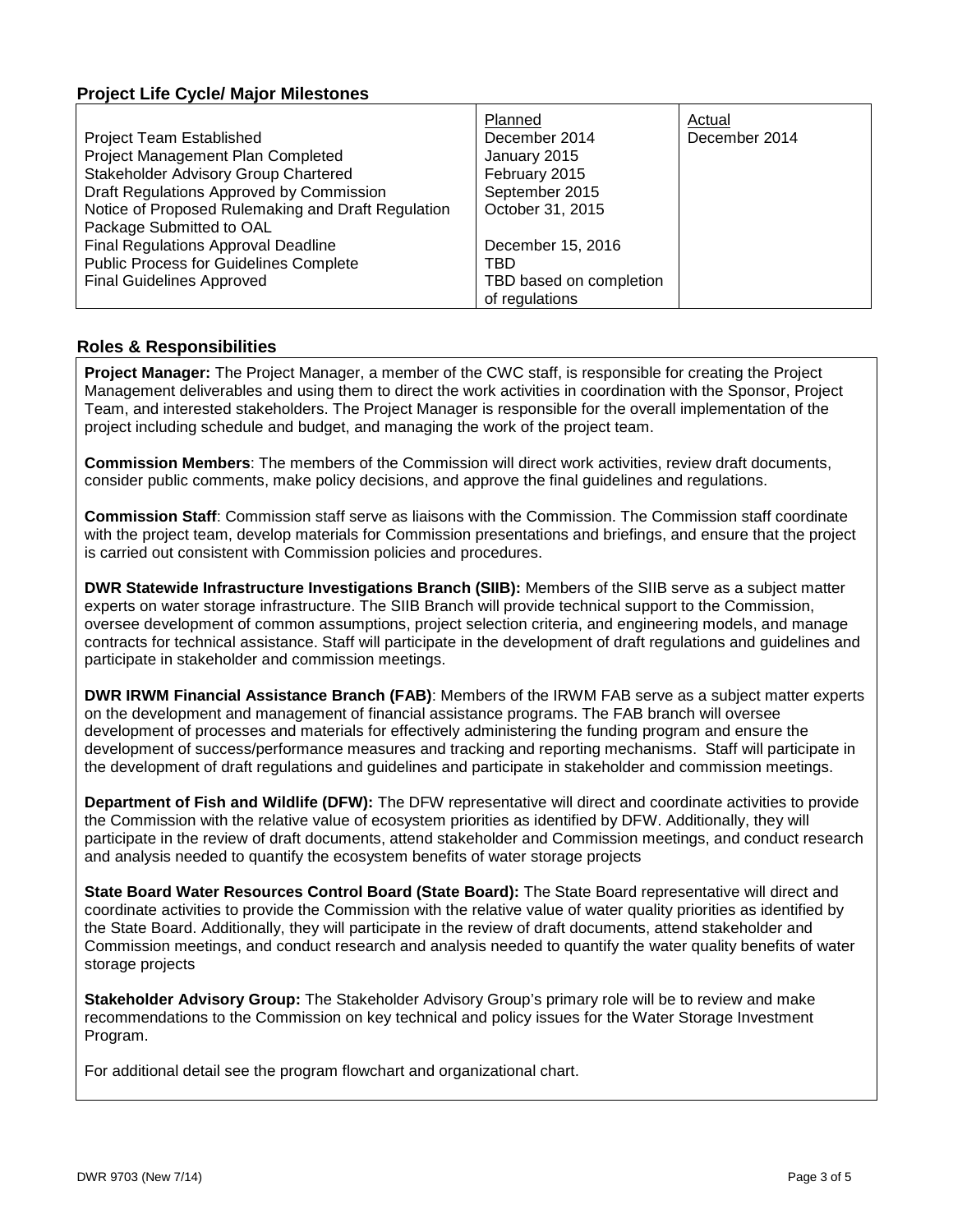## **Major Deliverables**

Product Deliverables:

- Results of scoping survey identifying potential applicants, projects, and type of public benefits
- Stakeholder Advisory Group Recommendations
- Regulations for the Quantification and Management of the Public Benefits of Water Storage Projects
- Project Solicitation and Evaluation Guidelines for Proposition 1 Water Storage Funding

The deliverables listed above will incorporate information from the following critical interim work products:

- Common assumptions for project analysis
- Project evaluation criteria
- Department of Fish and Wildlife and State Board priorities and environmental values
- Economic values of public benefits

Project Management Deliverables:

- Project Management Plan
- Stakeholder Advisor Group Charter

#### **Resources Needed**

**Personnel:** The development of regulations and guidelines requires labor resources with expertise in various technical aspects (see Roles and Responsibility section). Additionally, the Program Manager will coordinate with the Commission's Executive Officer to ensure Water Commission staff capacity to meet the additional workload associated with this project.

**Funding**: The Program Manager will work closely with the DWR's Bond Accountability Office and Budget Office to ensure that appropriate funding is available to implement the project and that all reporting requirements are met.

#### **Quality Planning Considerations**

In developing regulations, guidelines, and project solicitation and evaluation criteria that meets all the statutory requirements, is legally sound, and maximizes the sound investment of bond funds for the public benefits of water projects, the Commission will conduct its activities in an open and transparent manner. The documents will be developed by a diverse and experienced project team including Commission staff, consultants, staff representing DWR's water storage, financial assistance programs, and DFW and State Board representatives. A Stakeholder Advisory Group consisting of experts representing diverse interests will participate in the development of documents and provide recommendations to the Commission. All documents will be reviewed by the Commission in noticed public meetings. Additionally, all documents will be available for public review. The regulations will be reviewed and approved through the Office of Administrative Law's formal rulemaking process. This process involves public comment periods, hearings, and review and approval by Administrative Law attorneys. Prior the final approval, the Guidelines must be posted on the California Natural Resources Agency's Website, considered at a minimum of 3 public meetings held across the state, and verified for consistency with existing law by the Secretary for Natural Resources.

Quality of the project and deliverables is dependent on the following project aspects

- Maintaining appropriate interim project timelines to meet statutory timelines.
- Open transparent processes
- Communication between project working groups (technical, stakeholders, advisory, and process)

#### **Risk-Response Considerations (list any potential positive or negative risks and planned responses)**

Risk in the development of the regulations and guidelines will be managed mainly by proactive communication, engagement, and transparent process. The Commission may make revisions to the regulations and guidelines based on concerns raised by the Office of Administrative Law or the public which could delay the development timeline. Communication and involvement of these parties as the regulations and guidelines are developed should help the project meet statutory and non-statutory timelines.